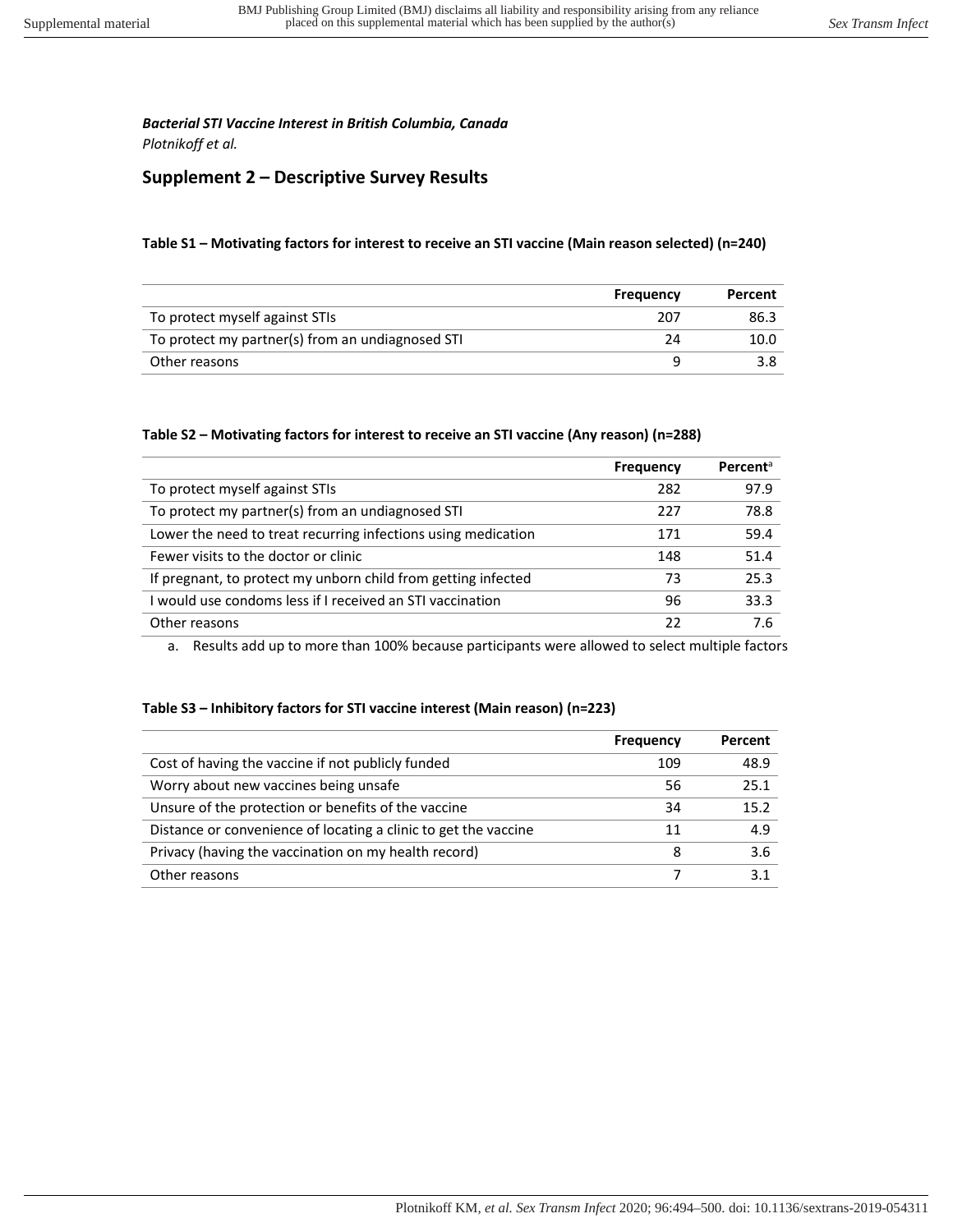*Plotnikoff et al.* 

# **Table S4 – Inhibitory factors for STI vaccine interest (Any reason) (n=254)**

|                                                                 | <b>Frequency</b> | Percent |
|-----------------------------------------------------------------|------------------|---------|
| Cost of having the vaccine if not publicly funded               | 165              | 65.0    |
| Worry about new vaccines being unsafe                           | 124              | 48.8    |
| Unsure of the protection or benefits of the vaccine             | 117              | 46.2    |
| Distance or convenience of locating a clinic to get the vaccine | 76               | 29.9    |
| Privacy (having the vaccination on my health record)            | 54               | 21.3    |
| I would be embarrassed about getting a vaccine for an STI       | 27               | 10.6    |
| Might be judged for getting a vaccine for an STI                | 29               | 114     |

### **Table S5 – Main information sources desired (n=238)**

|                                                        | Frequency | Percent |
|--------------------------------------------------------|-----------|---------|
| In person conversations with a physician, nurse, or NP | 104       | 43.7    |
| Trusted organizations                                  | 55        | 23.1    |
| Online resources and social media                      | 40        | 16.8    |
| In person conversations with a public health nurse     | 17        | 71      |
| <b>Public advertisements</b>                           | 11        | 4.6     |
| Other sources                                          | 12        | 5.0     |

### **Table S6 – Information sources desired (any reason) (n=275)**

|                                                        | <b>Frequency</b> | Percent |
|--------------------------------------------------------|------------------|---------|
| In person conversations with a physician, nurse, or NP | 238              | 86.5    |
| Trusted organizations                                  | 191              | 69.5    |
| In person conversations with a public health nurse     | 183              | 66.5    |
| Online resources and social media                      | 163              | 59.3    |
| Brochures in clinics                                   | 137              | 49.8    |
| <b>Public advertisements</b>                           | 121              | 44.0    |
| Trusted family members or friends                      | 99               | 36.0    |
| Other sources                                          | 16               | 5.8     |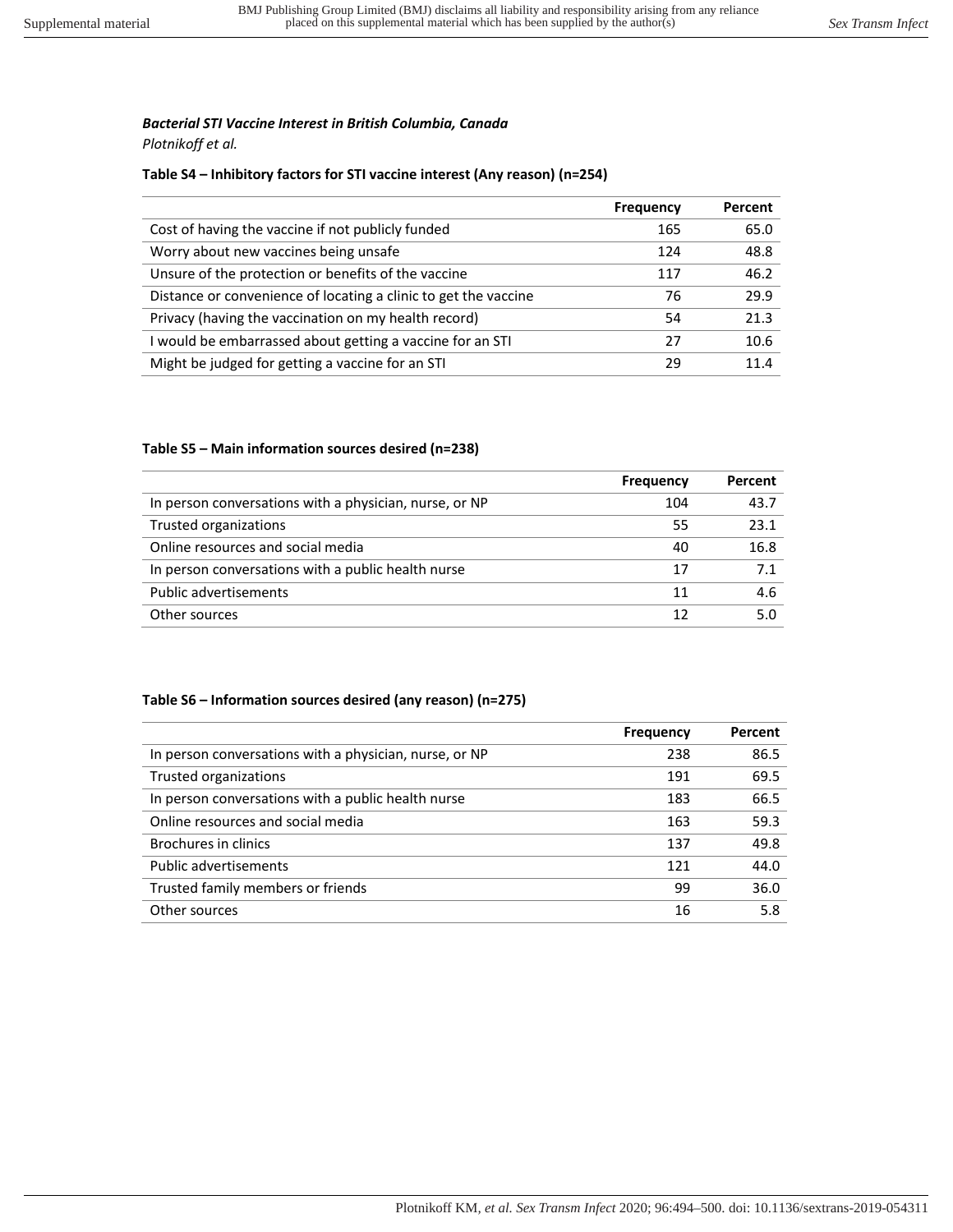*Plotnikoff et al.* 

#### **Table S7 – Main location desired to receive an STI vaccine (n=244)**

|                              | <b>Frequency</b> | Percent |
|------------------------------|------------------|---------|
| STI clinics                  | 148              | 60.7    |
| Doctors clinics or practices | 47               | 19.3    |
| Walk-in clinic               | 29               | 11.9    |
| Pharmacies                   | 14               | 5.7     |
| Other locations              | ь                | 2.5     |

#### **Table S8 – Any location desired to receive an STI vaccine (n=277)**

|                              | <b>Frequency</b> | Percent |
|------------------------------|------------------|---------|
| STI clinics                  | 246              | 88.8    |
| Doctors clinics or practices | 217              | 78.3    |
| Walk-in clinic               | 195              | 70.4    |
| Pharmacies                   | 140              | 50.5    |
| Hospitals                    | 134              | 48.4    |
| School vaccination programs  | 96               | 34.7    |
| Other locations              | 13               | 4.7     |

#### **Table S9 – Best age to receive an STI vaccine (n=266)**

|                                | <b>Frequency</b> | Percent |
|--------------------------------|------------------|---------|
| Infancy (birth $-2$ years)     | 28               | 10.5    |
| Childhood (3-12 years)         | 31               | 11.7    |
| Adolescence (13-19 years)      | 167              | 62.8    |
| Early Adulthood (20-35 years)  | 40               | 15.0    |
| Middle Adulthood (36-65 years) | 0                |         |
| Late Adulthood (66+)           |                  |         |

#### **Table S10 – Willing to pay to receive an STI vaccine (n=271)**

|                        | Frequency | Percent |
|------------------------|-----------|---------|
| No, not willing to pay | 29        | 10.7    |
| Yes, willing to pay    | 242       | 89.3    |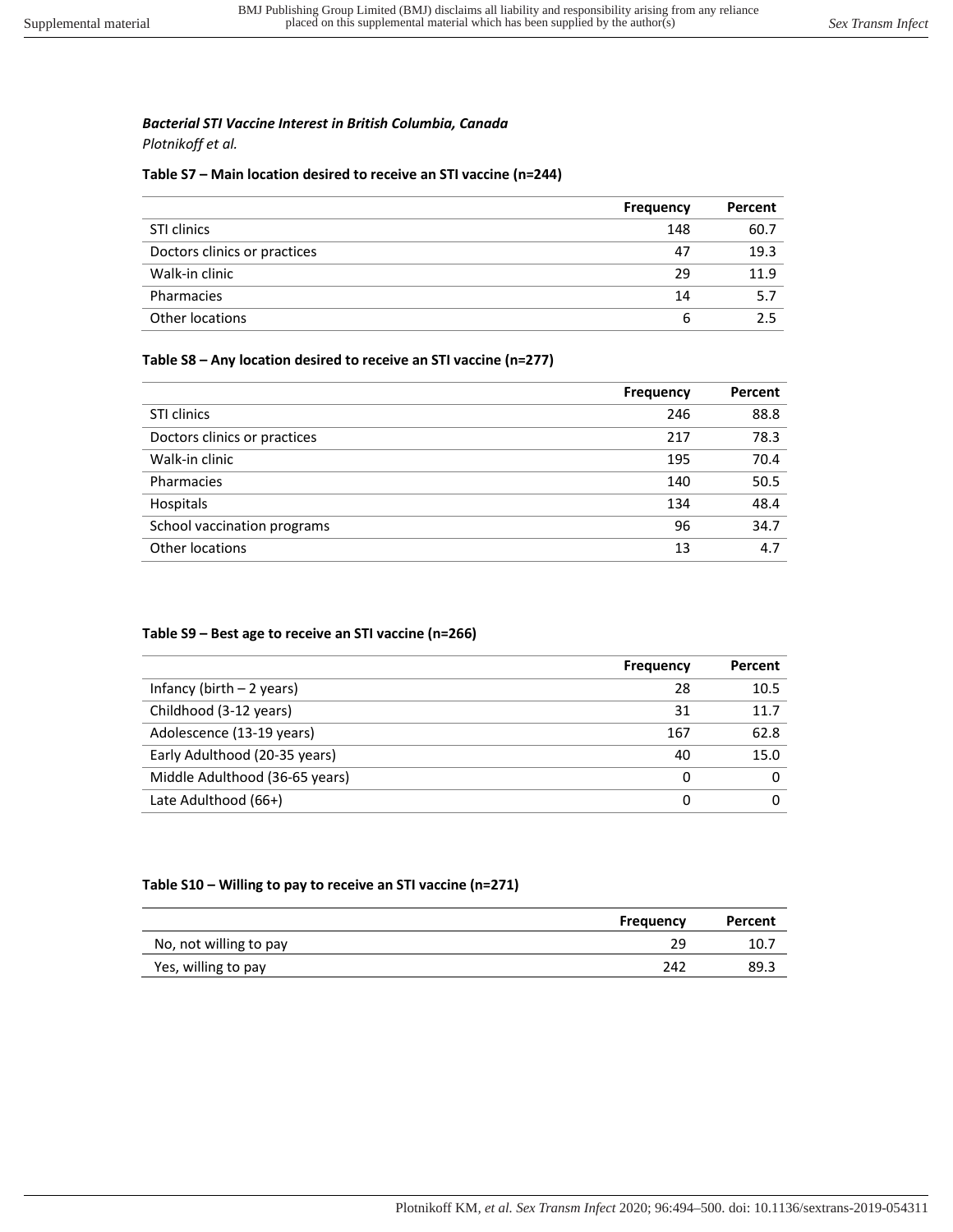*Plotnikoff et al.* 

# **Table S11 – Maximum amount respondents are willing to pay to receive an STI vaccine (n=270)**

|           | <b>Frequency</b> | Percent | <b>Percent of those</b> |
|-----------|------------------|---------|-------------------------|
|           |                  |         | willing to pay (n=241)  |
| \$0       | 29               | 10.7    | ----                    |
| $$1-50$   | 65               | 24.1    | 26.97                   |
| \$51-100  | 73               | 27.0    | 30.29                   |
| \$101-200 | 47               | 17.4    | 19.50                   |
| $$201+$   | 56               | 20.7    | 23.24                   |

# **Table S12 – Descriptive results of attitudes and intentions about STI vaccines**

|                                                                                   |                               | <b>Frequency</b> | Percent |
|-----------------------------------------------------------------------------------|-------------------------------|------------------|---------|
| I would be less likely to use a condom                                            | Agree or strongly agree       | 108              | 38.6    |
| if a vaccine was available to prevent                                             | Neutral                       | 75               | 25.6    |
| an STI (n=280)                                                                    | Disagree or strongly disagree | 97               | 34.6    |
| People should be allowed to get                                                   | Agree or strongly agree       | 265              | 94.3    |
| vaccinated against STIs if they choose                                            | <b>Neutral</b>                | 8                | 2.8     |
| to (n=281)                                                                        | Disagree or strongly disagree | 8                | 2.8     |
| If available, I would be interested in                                            | Agree or strongly agree       | 244              | 86.5    |
| getting a vaccine to reduce my risk of                                            | Neutral                       | 24               | 8.2     |
| STIs (n=282)                                                                      | Disagree or strongly disagree | 14               | 5.0     |
| If I were to receive a vaccine for STI                                            | Agree or strongly agree       | 230              | 82.4    |
| prevention, I would still visit my<br>doctor or the clinic for testing<br>(n=279) | <b>Neutral</b>                | 38               | 13.0    |
|                                                                                   | Disagree or strongly disagree | 11               | 3.9     |
| I think STI vaccination could be an<br>effective way to prevent STIs (n=275)      | Agree or strongly agree       | 231              | 84.0    |
|                                                                                   | <b>Neutral</b>                | 33               | 11.3    |
|                                                                                   | Disagree or strongly disagree | 11               | 4.0     |
| If STI vaccines were available, I would                                           | Agree or strongly agree       | 231              | 82.8    |
| encourage my partner(s) to get<br>immunized (n=279)                               | Neutral                       | 37               | 12.6    |
|                                                                                   | Disagree or strongly disagree | 11               | 3.9     |
| If an STI vaccine were available, I                                               | Agree or strongly agree       | 155              | 66.5    |
| would get immunized to prevent STI<br>transmission to my child during birth       | Neutral                       | 66               | 22.5    |
| or pregnancy (n=233)                                                              | Disagree or strongly disagree | 12               | 5.2     |